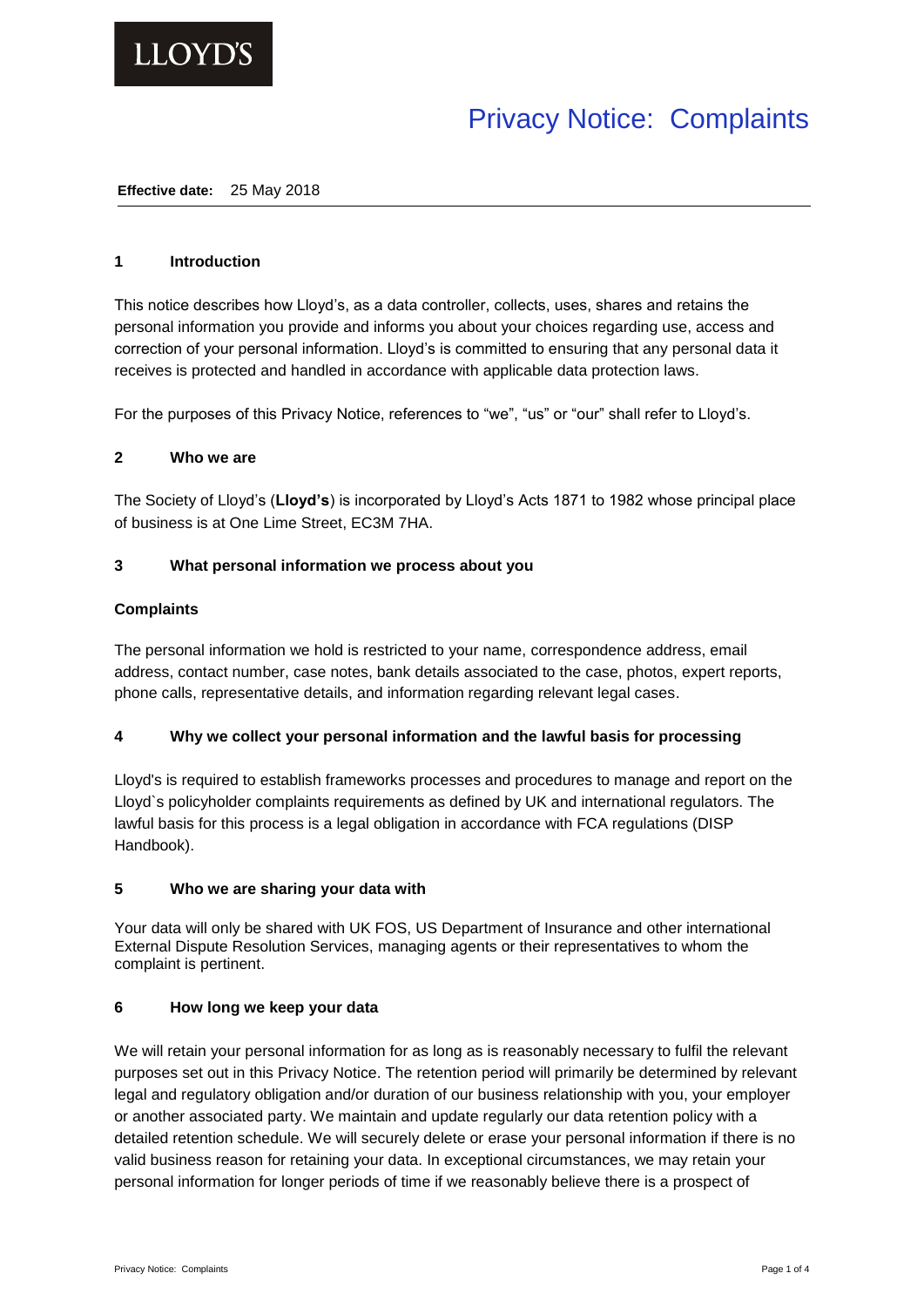litigation, in the event of any complaints or there is another valid business reason the data will be needed in the future.

# **7 International transfers**

From time to time we may need to share your personal information with Lloyd's subsidiaries who may be based outside of the European Union. We may also allow our service providers, who may be located outside the EU, access to your personal information. We may also make other disclosures of your personal information overseas, for example if we receive a legal or regulatory request from a foreign law enforcement body.

We will always take steps to ensure that any international transfer of information is carefully managed to protect your rights and interests:

- We will only transfer your personal information to countries which are recognised as providing an adequate level of legal protection or where we can be satisfied that alternative arrangements are in place to protect your privacy rights.
- Transfers within Lloyd's overseas offices will be covered by standard contractual clauses, adopted by the European Commission which gives specific contractual protections designed to ensure that your personal information receives an adequate and consistent level of protection.
- Transfers to service providers and other third parties will always be protected by contractual commitments and where appropriate further assurances.
- Any requests for information we receive from law enforcement or regulators will be carefully checked before personal information is disclosed.

Information relating to the safeguards in place for all international transfers can be obtained by writing to the DPO, whose details can be found in section 9.

# **8 Your rights**

You have certain rights as an individual which you can exercise in relation to the information we hold about you. If you make a request to exercise any of your rights we reserve the right to ask you for a proof of your identity. We aim to acknowledge your request as soon as possible and will address your query within one month from your request.

You have the following rights:

# **The right to access**

You are entitled to a confirmation whether we are processing your data, a copy of your data, and information about purposes of processing, who do we disclose it to, whether we transfer it abroad and how we protect it, how long we keep it for, what rights you have, where we got your data from and how you can make a complaint.

# **The right to rectification**

If you believe the personal information we hold about you is inaccurate or incomplete you can request for it to be rectified.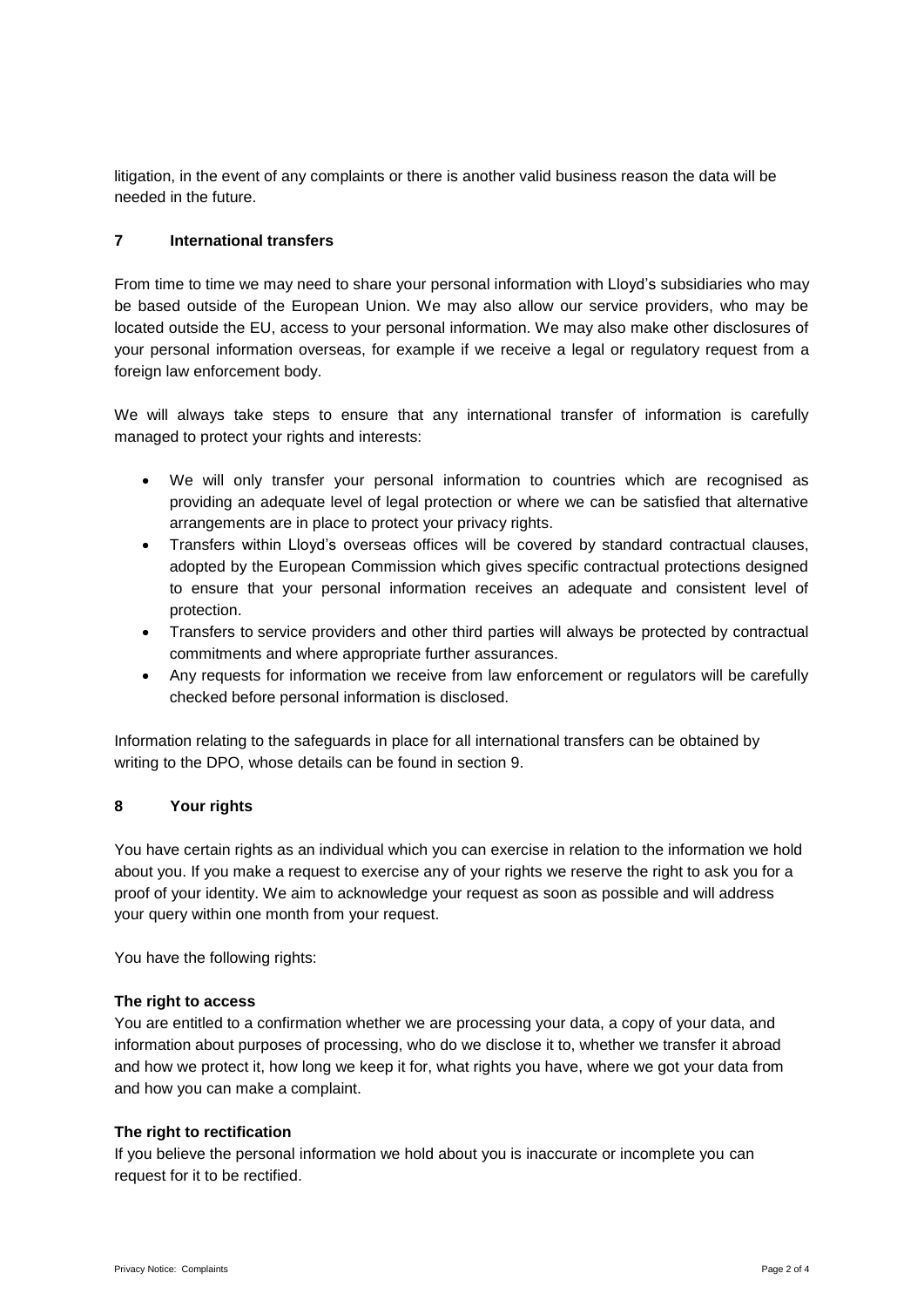# **The right to erasure**

If you withdraw your consent, terminate a contract with us or you believe the personal information is no longer necessary for the purposes for which it was collected, you may request your data to be deleted. However, this will need to be balanced against other factors, for example there may be certain regulatory obligations which mean we cannot comply with your request.

# **The right to restriction of processing**

You can ask us to restrict (i.e. keep but not use) your personal data, but only where:

- Its accuracy is contested, to allow us to verify its accuracy; or
- The processing is unlawful, but you do not want it erased; or
- It is no longer needed for the purposes for which it was collected, but we still need it to establish, exercise or defend legal claims; or
- You have exercised the right to object, and verification of overriding grounds is pending.

We can continue to use your personal data following a request for restriction, where we have your consent; to establish, exercise or defend legal claims; or to protect the rights of another natural or legal person.

# **The right to data portability**

If we collected your information under a contract or your consent, you can request from us to transfer your personal information to provide it to another third party of your choice.

## **The right to object**

You have the right to object at any time to processing of your personal data where processing is necessary for the performance of a task carried out in the public interest, or in the exercise of an official authority vested in the controller. You may also object where the processing is necessary for the purposes of the legitimate interests, except where such interests are overridden by your interests or fundamental rights and freedoms, in particular where you are a child.

# **9 Contact details of the Data Protection Officer**

If you have any questions relating to data protection that you believe we will be able to answer, please contact our Data Protection Officer:

# **Data Protection Officer**

Lloyd's 1 Lime Street EC3M 7HA, London

Email: [data.protection@lloyds.com](mailto:data.protection@lloyds.com)